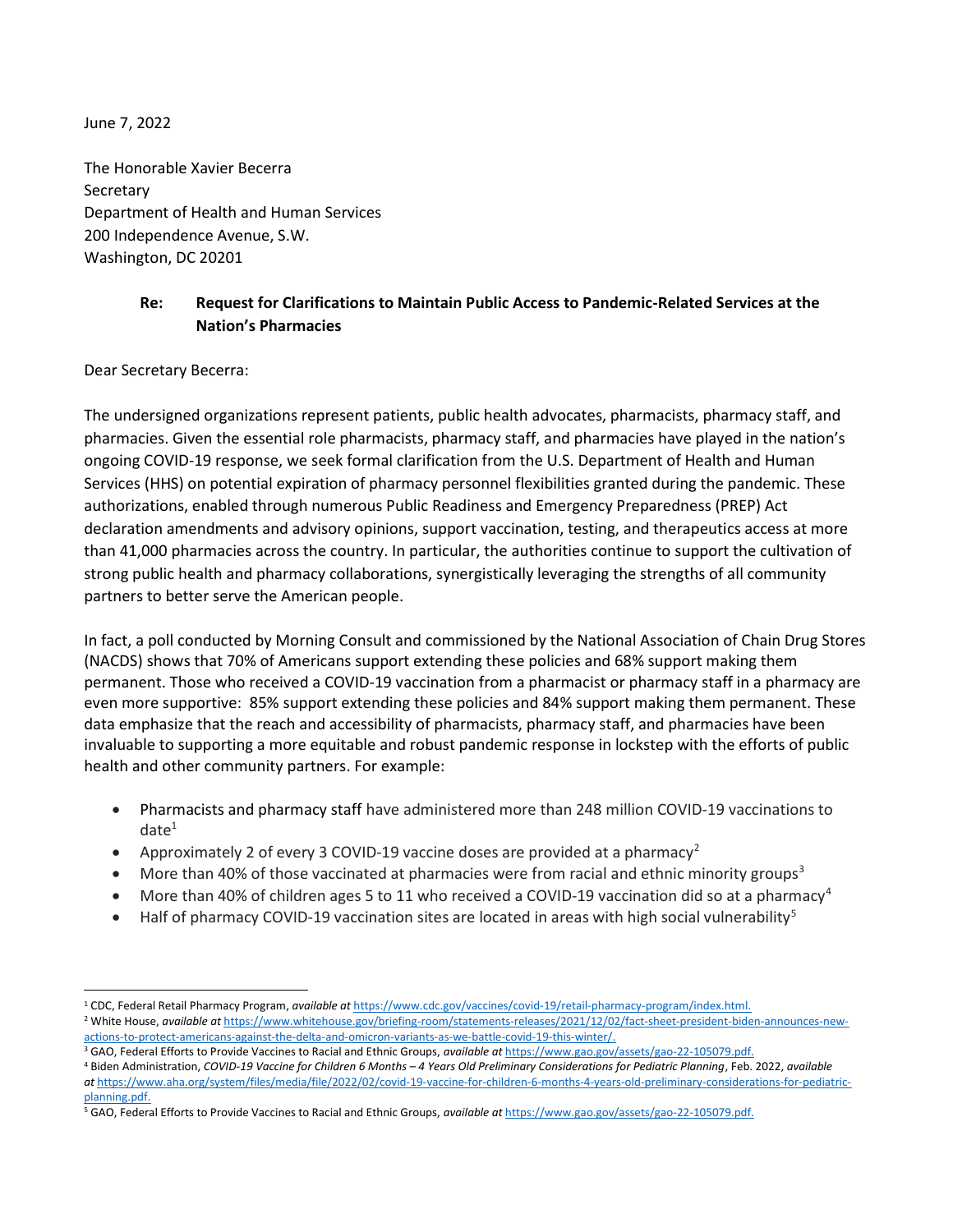- Pharmacists and pharmacy staff have provided more than 11,000 mobile COVID-19 vaccination clinics across the country<sup>6</sup>
- Pharmacies have provided more than 45 million COVID-19 tests, across more than 20,000 testing sites nationwide, and 70% of such sites are in areas with moderate to severe social vulnerability<sup>7</sup>
- Pharmacies and retail health clinics provide access to COVID-19 antivirals at thousands of locations nationwide<sup>8</sup>

The authorities granted have been instrumental to supporting the role of pharmacists, pharmacy staff, and pharmacies to expand access and foster equity throughout the pandemic. Considering that the Public Health Emergency (PHE) may conclude in the future, the expiration of these important pharmacy personnel authorizations requires clarification. Clarification from HHS that pharmacy personnel flexibilities granted through the PREP Act will remain in place through October 1, 2024, as established for other healthcare providers, is essential for effective, proactive community planning and to support certainty for public access.

Current and ongoing ambiguities leave pharmacy personnel, their community and public health partners, and the American people they serve in an untenable position. Therefore, we respectfully request a technical correction to make clear that the end date for PREP Act coverage for all pharmacy personnel, including pharmacists and technicians, is no different than the end date for other professions as indicated and will continue through October 1, 2024.

## Requested Action

We request HHS take immediate action to provide greater clarity for pharmacies. Please consider the following:

- 1. We request that the Secretary issue a declaration under the PREP Act clarifying that the relevant pharmacists, pharmacy staff, and pharmacy authorities granted in various amendments to the Secretary's existing declaration extend through October 1, 2024, even in the event the emergency declaration is rescinded because a credible risk of such an emergency remains, including:
	- All of those outlined in section  $V(d)$  of the Declaration under the PREP Act for medical countermeasures against COVID–19:
		- $\circ$  Ordering and administration of COVID-19, flu, and pediatric vaccines;
		- o Ordering and administration of COVID-19 testing and therapeutics; and,
		- That qualified persons include all pharmacy personnel: pharmacists, technicians, and interns;
	- As well as pharmacists and interns acting pursuant to  $V(j)$  with respect to reciprocity across state lines.

<sup>&</sup>lt;sup>6</sup> GAO, Federal Efforts to Provide Vaccines to Racial and Ethnic Groups, available at https://www.gao.gov/assets/gao-22-105079.pdf.

<sup>7</sup> White House, FACT SHEET: Biden Administration Announces Historic \$10 Billion Investment to Expand Access to COVID-19 Vaccines and Build Vaccine Confidence in Hardest-Hit and Highest-Risk Communities, available at https://www.whitehouse.gov/briefing-room/statements-releases/2021/03/25/factsheet-biden-administration-announces-historic-10-billion-investment-to-expand-access-to-covid-19-vaccines-and-build-vaccine-confidence-in-hardest-hitand-highest-risk-communities/

https://content.govdelivery.com/attachments/USDHSFEMA/2021/03/09/file\_attachments/1717220/By%20the%20Numbers.COVID.FINAL.Mar.%208.2021 .pdf

https://www.cdc.gov/icatt/index.html

<sup>&</sup>lt;sup>8</sup> Also, the Administration recently announced a pharmacy-based Test-to-Treat initiative to help enhance access to COVID-19 antivirals through hundreds of pharmacy-based co-located clinics. While this program is a step in the right direction to promote a more seamless patient journey and better access to care, opportunity exists to further leverage the full force of pharmacies to address access and equity through pharmacist assessment and initiation of COVID-19 antivirals as authorized in September 2021 via the Ninth Amendment to the current PREP Act declaration. Unexpectedly, the emergency use authorizations (EUAs) issued by FDA for the two COVID-19 oral antiviral medications needlessly omitted pharmacists as authorized prescribers. In addition to those pharmacy locations able to participate in the Test-to-Treat initiative, thousands of pharmacies are also providing important access to COVID-19 therapeutics by providing a dispensing access point, and are also providing patient and prescriber education, coordinating with prescribers on appropriate use, initiation within the 5-day symptom window, dosing adjustments, infection control procedures, and more.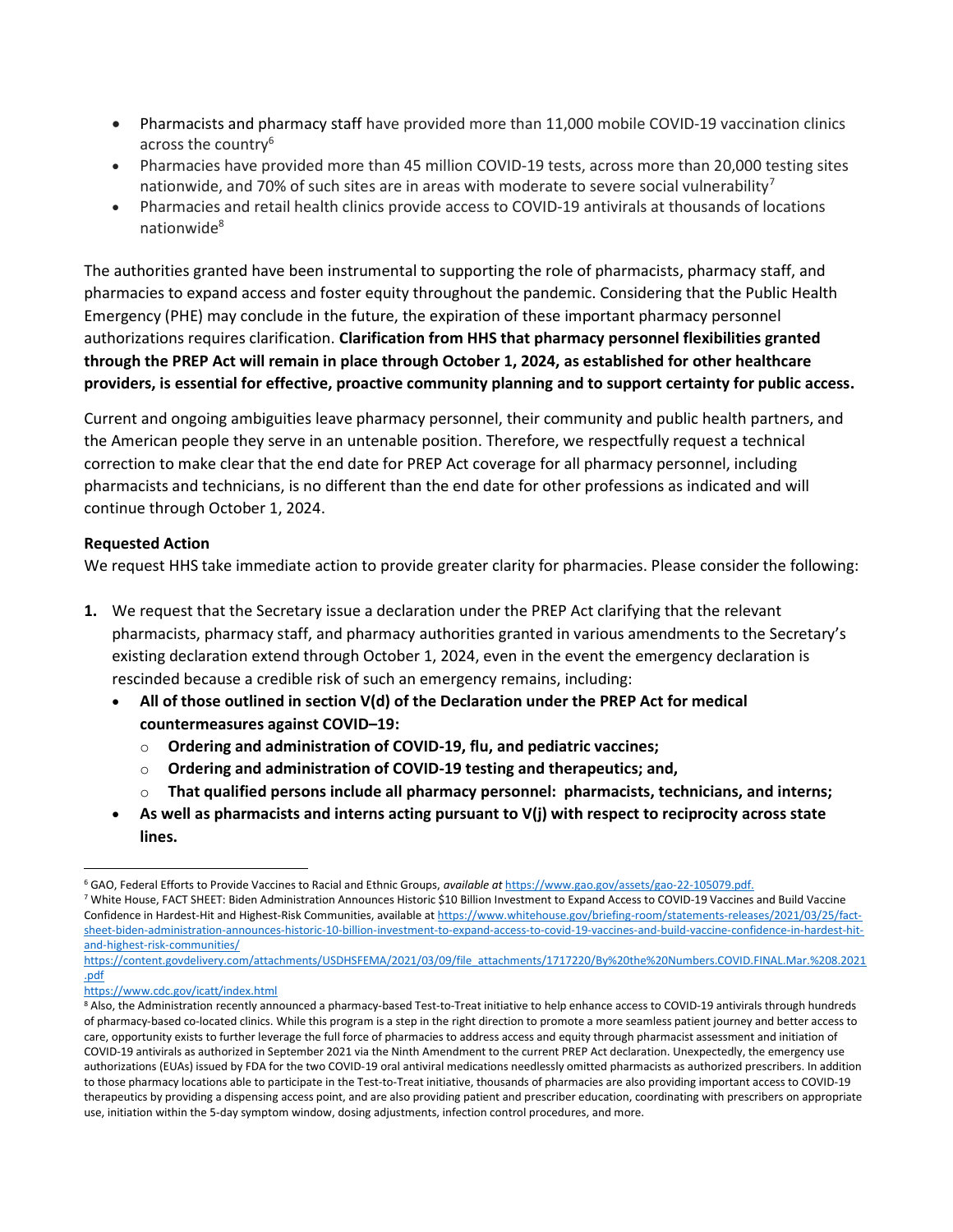- 2. We request that the Administration clearly state that all relevant countermeasures, personnel, and activities/authorizations<sup>9</sup> outlined above are covered through October 1, 2024, irrespective of regional, state, or local declarations. Connecting PREP Act declaration authorizations to states' declared emergencies, for example, undercuts the effectiveness of these flexibilities to mount an equitable, comprehensive, nationwide response. Consider, for example, that COVID-19 emergency orders have expired in the majority of states.
- 3. Since the HHS Secretary had issued a letter indicating that the Administration would not end the PHE without providing sufficient advance notice, we urge the Administration similarly to provide an assurance that any expiration date of activities authorized under the PREP Act declaration would not be shortened prior to, or extended beyond the October 1, 2024, expiration date without at least 90 days' notice. Advance notice of any expiration is critical given the extensive operational changes and considerations that would need to be untangled and ramped down.

## Conclusion

Pharmacists, pharmacy staff, and pharmacies have demonstrated their tremendous value, importance, and collaboration in helping to maintain reliable access to needed countermeasures throughout the pandemic. Access granted by authorizations within the current PREP Act declaration must be maintained and clarified to support an ongoing, effective, and robust response for the American people.

We thank you for your consideration of our requests.

Signed,

Academy of Managed Care Pharmacy Accreditation Council for Pharmacy Education Alabama Pharmacy Association Alabama Society of Heath-system Pharmacists Alaska Pharmacists Association Alliance for Pharmacy Compounding American Association of Colleges of Pharmacy American College of Apothecaries American College of Clinical Pharmacy American Disease Prevention Coalition (ADPC) American Pharmacists Association American Society of Consultant Pharmacists American Society of Health-System Pharmacists Arizona Pharmacy Association Arkansas Pharmacists Association Association of Immunization Managers California Pharmacists Association California Society of Health-System Pharmacists Colegio de Farmaceuticos of Puerto Rico

<sup>9</sup> https://aspr.hhs.gov/legal/PREPact/Pages/default.aspx.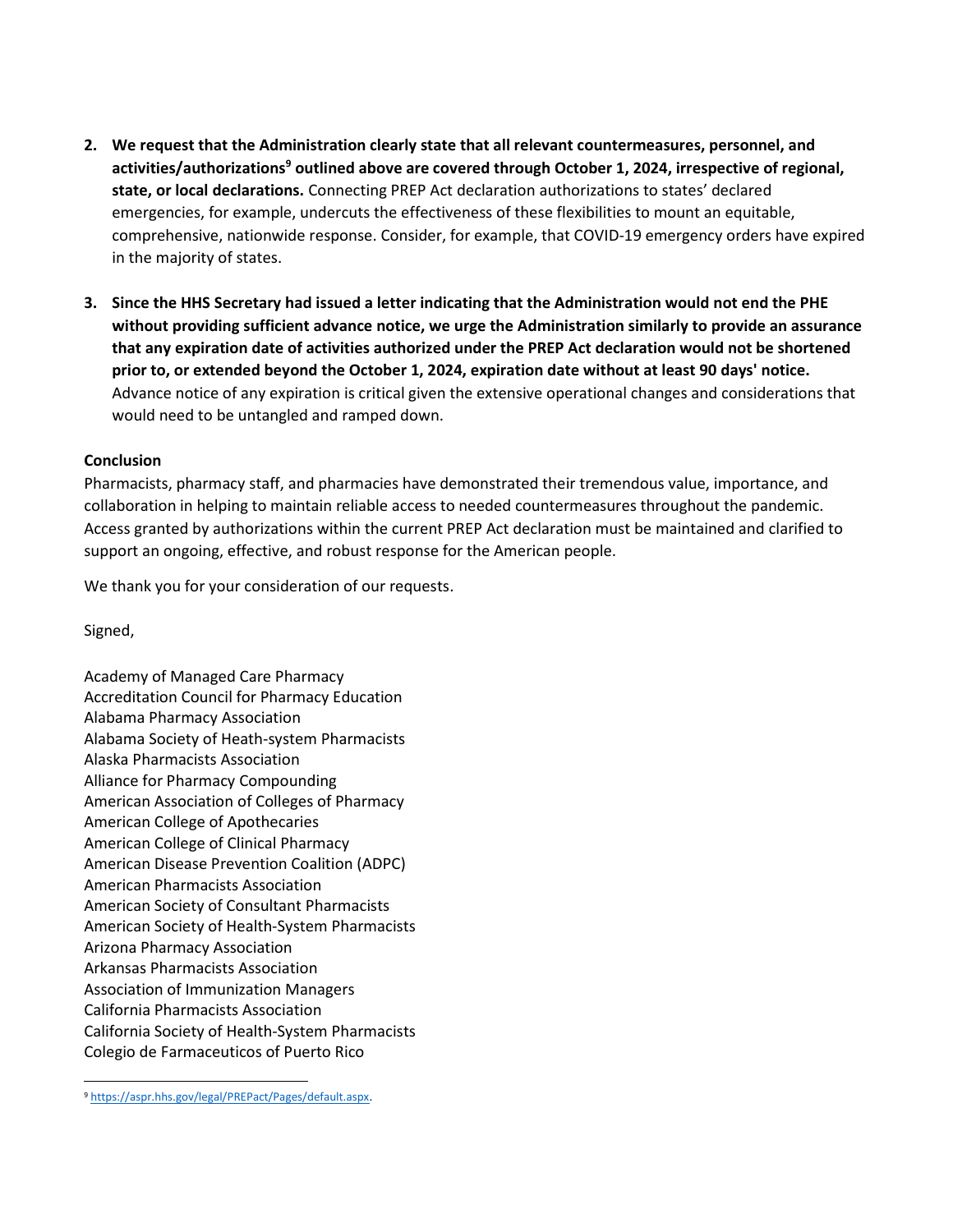Colorado Pharmacists Society Connecticut Pharmacists Association Connecticut Society of Health-System Pharmacists Delaware Pharmacists Society Florida Pharmacy Association Florida Society of Health-System Pharmacists FMI—The Food Industry Association Georgia Pharmacy Association Georgia Society of Health-System Pharmacists Global Healthy Living Foundation Hawai'i Pharmacists Association Hematology/Oncology Pharmacy Association Idaho Society of Health-System Pharmacists Idaho State Pharmacy Association Illinois Council of Health-System Pharmacists Illinois Pharmacists Association Indiana Pharmacists Association Iowa Pharmacy Association Kansas Pharmacists Association Kentucky Pharmacists Association Kentucky Society of Health-System Pharmacists Louisiana Society of Health-System Pharmacists Maine Pharmacy Association Maine Society of Health System Pharmacists Maryland Pharmacists Association Massachusetts Society of Health System Pharmacists Michigan Pharmacists Association Minnesota Society of Health-System Pharmacists Mississippi Pharmacists Association Mississippi Society of Health-System Pharmacists Missouri Pharmacy Association Montana Pharmacy Association National Alliance of State Pharmacy Associations National Association of Chain Drug Stores National Association of Specialty Pharmacy National Community Pharmacists Association National Consumers League National Grocers Association National Pharmaceutical Association National Rural Health Association Nebraska Pharmacists Association Nevada Pharmacy Alliance New Jersey Pharmacists Association New Mexico Pharmacists Association New Mexico Society of Health-System Pharmacists New York State Council of Health-system Pharmacists North Carolina Association of Pharmacists North Dakota Pharmacists Association